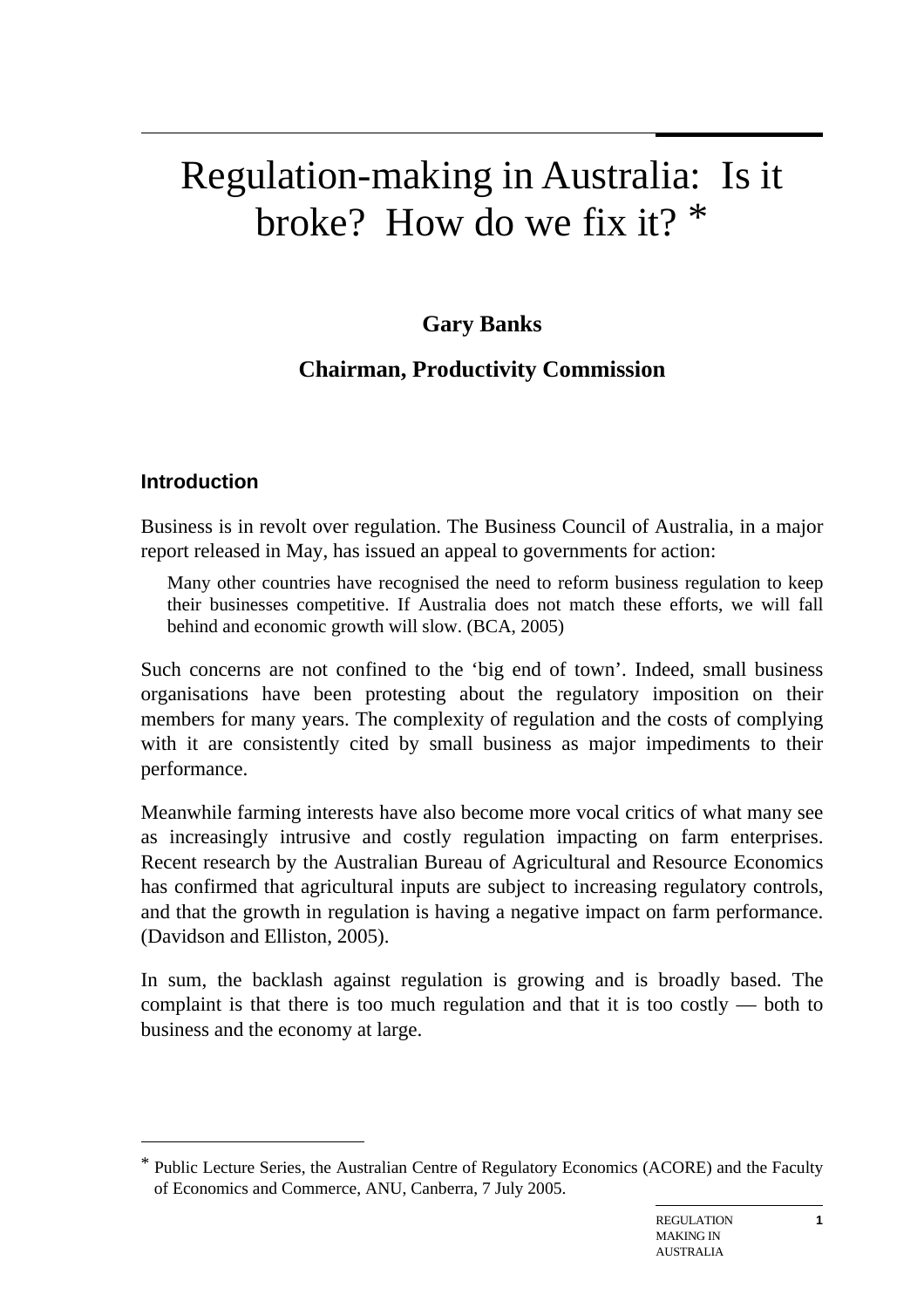## **A paradox?**

An apparent paradox in this outcry against regulation is that it follows a period of unprecedented regulatory reform in Australia. Over the last two decades, a battery of long-standing regulatory obstacles to productive endeavour and efficiency have been reduced or eliminated. Trade liberalisation, National Competition Policy and a succession of reforms to industrial relations and taxation have helped create a more flexible, responsive economy which has achieved historically high rates of productivity and income growth and labour utilisation.

Australia's regulatory reforms have won it plaudits from international economic agencies such as the IMF and OECD. In a recent study, the OECD found Australia to have the least market-restrictive regulatory environment among member countries, and it has cited us as a role model for other countries (Conway, Janod and Nicoletti, 2005; OECD, 2004; Banks, 2005).

So what's going on? How do we reconcile this regulatory success with the rising backlash against regulation from Australian business? There is a logical explanation. But is has a number of parts to it.

#### **The forces behind the backlash**

#### *Regulatory reform has exposed other regulatory costs*

The first point to make — a positive one for the reform process — is that the current business sensitivity to regulation is in part a *consequence* of the earlier regulatory reforms. Many of those reforms have exposed businesses to much greater competitive pressures, with the desirable effect of making them more conscious of the need to reduce their costs and raise their productivity. The business costs that are within the realm of government include infrastructural services, taxation and regulation (or 'red tape'). All have accordingly become targets for further reform. As the Australian Industry Group has argued:

At a time when manufacturers are facing pressures from low cost imports and the higher dollar, it is crucial that Government policy be directed towards reducing the cost of red tape. (AIG, 2004).

However it would be wrong to attribute business's concerns about regulation simply to heightened sensitivity on their part. Some important changes have also been evident in the nature and extent of regulation itself.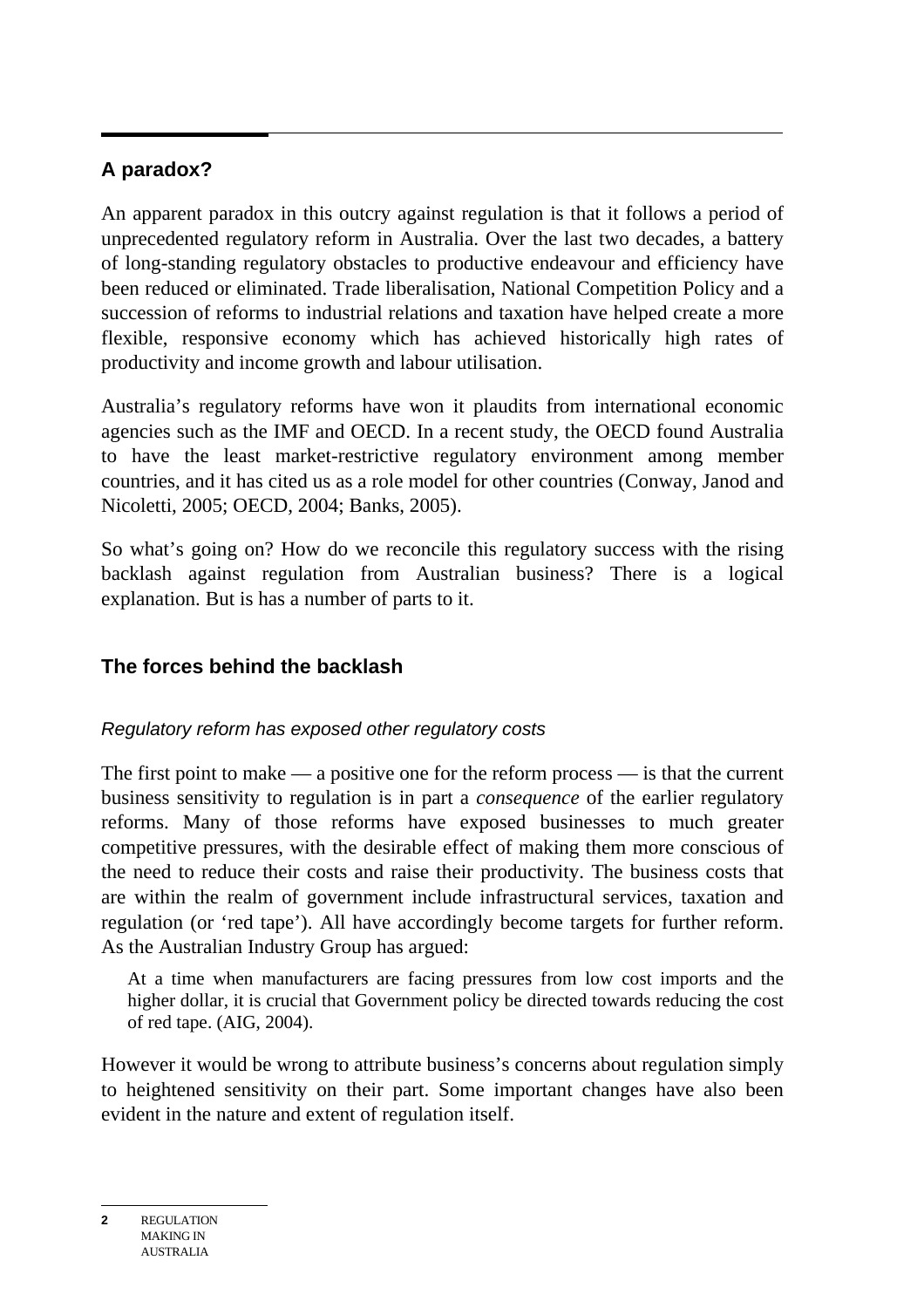#### *Re-regulation, not de-regulation*

For one thing, much of the earlier pro-competition regulatory reform did not involve actual de-regulation, but rather the replacement of one set of regulations with another. While the successor regulations have generally brought net benefits to the community from greater efficiency, they have typically also been more complex to administer and comply with.

This good-news/bad-news aspect of past regulatory reform is perhaps best illustrated by the regulatory regimes established to provide for third party access to monopoly network infrastructure — like rail track, gas pipelines or telecommunication wires. Previously these networks, which are essential to provide a range of important services to 'downstream' businesses and households, were typically reserved for the use of a vertically integrated government monopoly. That has now changed. For example, while Telstra is still popularly thought of as a monopoly, in most areas of the telecommunications market it has many rivals (for example, there are at least 25 providers of mobile phone services). With other structural and governance reforms, the regulatory changes have contributed to price declines and productivity improvements in infrastructure services that are estimated to have in turn generated a 2½ per cent increase in Australia's GDP (PC, 2005).

However, while the access regimes were originally conceived under the NCP as a light-handed mechanism to facilitate commercial transactions between businesses, they have ended up becoming highly prescriptive, time-consuming and litigious bringing the detailed involvement of a host of new regulators and significant costs for the businesses concerned (PC, 2001, 2004b). These issues have been elevated recently with the Dalrymple Bay case and the Fisher/Ergas/Moore-Wilton review of infrastructural bottlenecks affecting exports. (Their proposal for periodic audits of infrastructure, agreed to by COAG, could be usefully extended to include parallel independent audits of the regulatory environments and public processes that shape infrastructure investment outcomes.)

#### *Rising prosperity, new knowledge and risk*

Outside the 'trade practices' domain, regulatory growth has also been very strong. Part of the reason for this is prosperity. As in other advanced economies, rising income levels have brought increased expectations or demands on governments to meet a range of social and environmental goals that may previously have not been seen as priorities (or considered unaffordable). The expansion of regulatory controls in areas such as industrial relations, public health and safety and pollution provides plenty of examples. (In the case of pollution regulation, for example, there are now National Environment Protection Measures for Ambient Air Quality, Movement of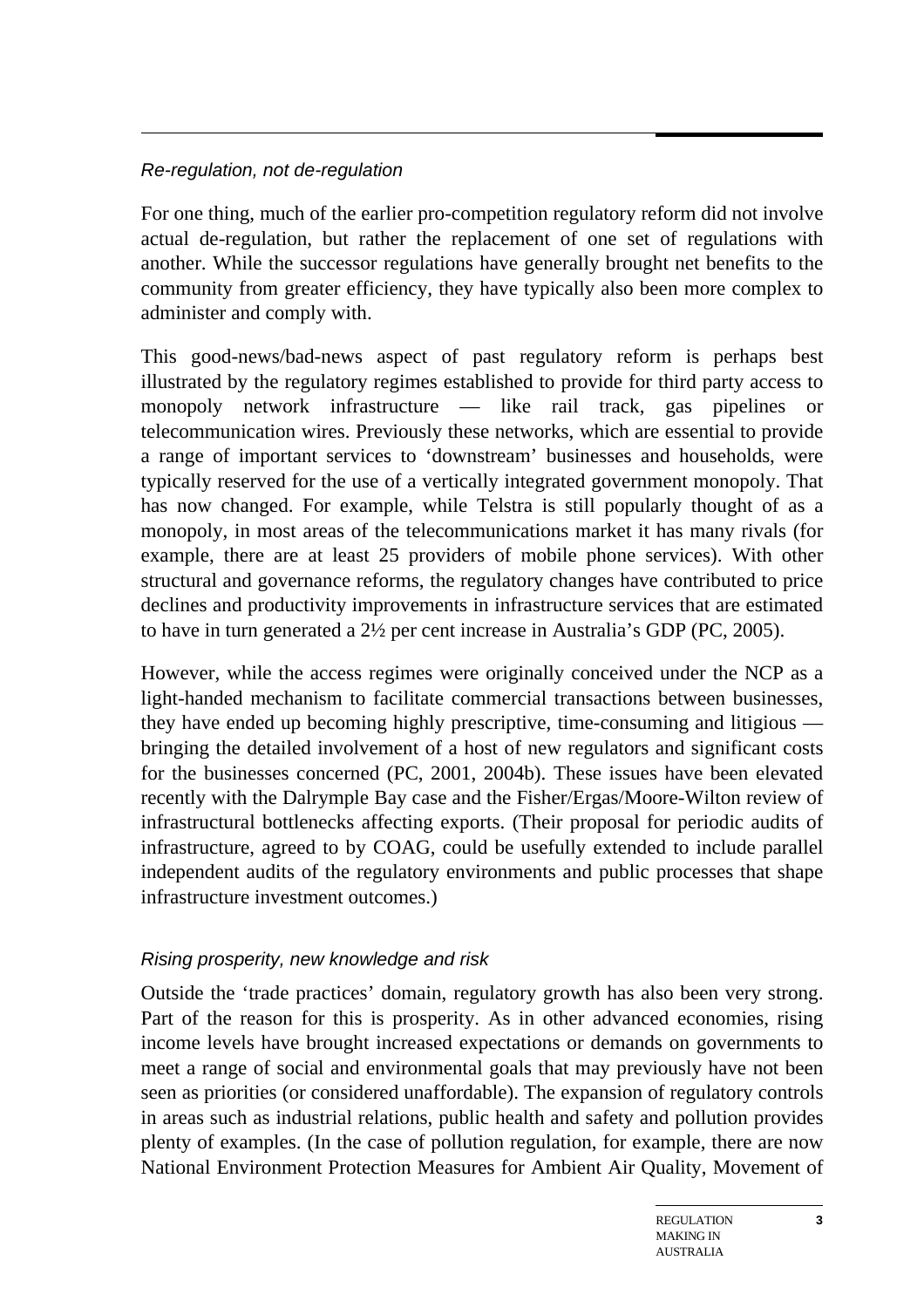$\overline{a}$ Controlled Waste, Used Packaging Materials, Diesel Vehicle Emissions and Air Toxics, among other areas.) A related driver of new regulatory demands has been technological progress (eg the internet has spawned new regulations to deal with cyber porn, scams and spam) and new information coming to light about risks and adverse impacts from old technologies (such as asbestos, CFCs and greenhouse gases).

A common thread in much of the regulatory accretion in Australia and other OECD countries has been the shifting of risk from individuals to the State or corporation. A certain amount of this may be desirable, but it can go too far. This is not just the view of libertarian economists or business. UK Prime Minister, Tony Blair, has recently called for a 'sensible debate about risk in public policy making'.

In my view, we are in danger if having a wholly disproportionate attitude to the risks we should expect to see as a normal part of life. This is putting pressure on policymaking [and] regulatory bodies … to act to eliminate risk in a way that is out of all proportion to the potential damage. The result is a plethora of rules, guidelines, responses to 'scandals' of one nature or another that ends up having utterly perverse consequences. (26 May 2005).

Australia has not been immune from this. As a community we have a much lower tolerance of risk than even 30 years ago. To take a minor, but topical example, in an effort to reduce the road toll among younger people, regulations come into effect next week in NSW restricting the type of cars that P plate drivers can drive. Reading the media on this issue, one could be forgiven for thinking that there has been a worsening road toll problem. In fact, the number of road deaths per 100 000 people in NSW has declined from around 30 in 1970 to 8 in 2003 (latest data), its lowest level since 1908 and the fatality rate of P plate drivers has also been trending down.

A second topical example for Canberrans is the regulatory reaction to the terrible January 2003 bushfires. If you want to light a camp fire outside an approved fireplace in the ACT bush you must now get a permit *and* the advice from the Park authorities is that you must also carry a chemical fire-extinguisher. I don't believe this is the usual accompaniment to the bushwalker's rucksack – it is a requirement either likely to be flouted or, for the law-abiding, deter them from having campfires at all, which may indeed be the goal. But the facts are that the fires that triggered this regulation were prompted by lightning, not fires lit by recreational users. (The most recent devastating fire in an Australian national park was actually caused by the Park authority doing a 'controlled' burn.)

Fortunately, there have also been some significant initiatives recently to achieve a better regulatory apportionment of risk in areas like mutual obligation, and the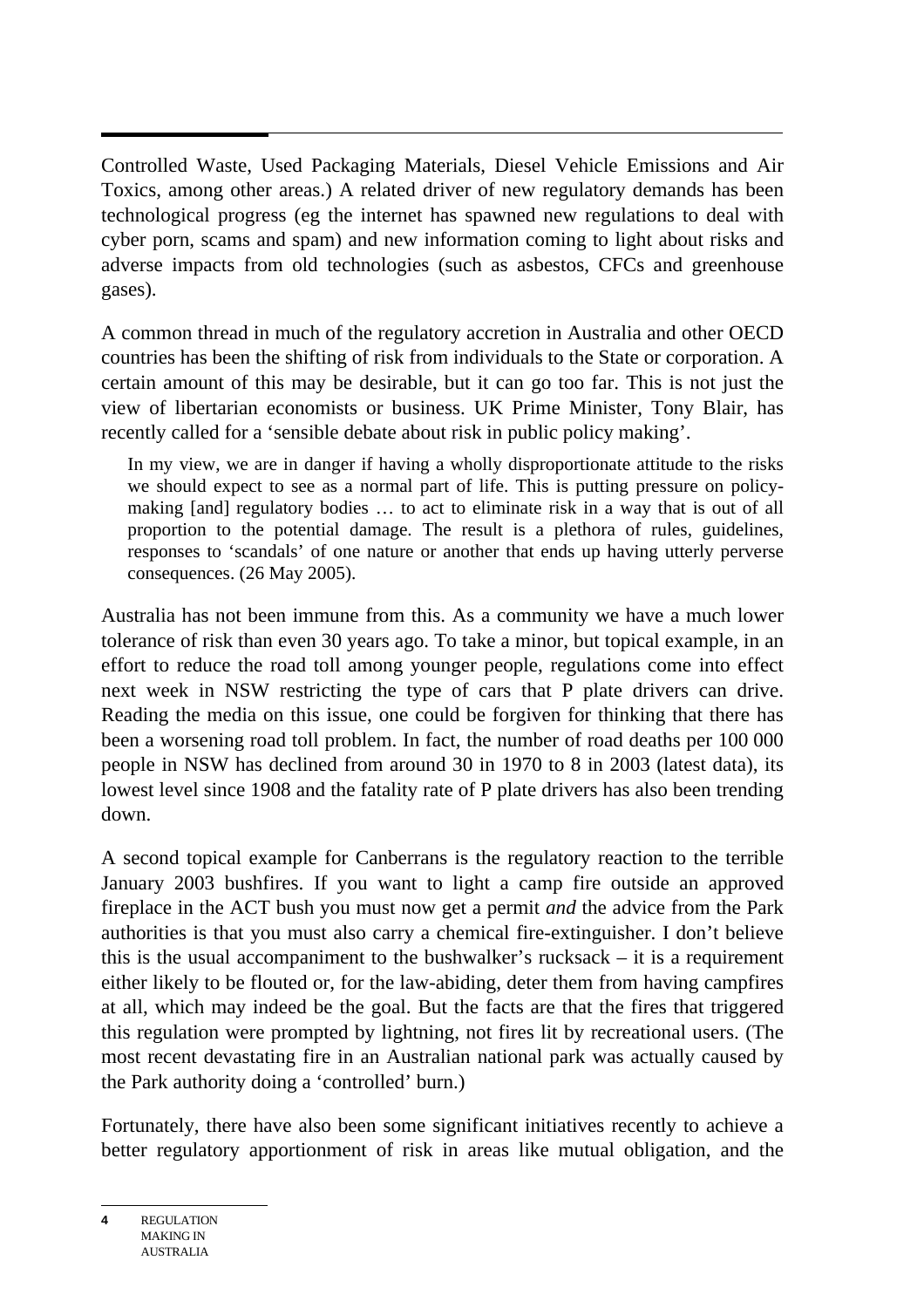recent shift in judicial predilections in the tort of negligence (though too late to avoid prescriptive legislation restricting the ambit of the Common Law).

#### *An off-budget solution?*

It has been suggested that the greater fiscal stringency of the past decade may have lent impetus to regulation as an off-budget mechanism for achieving a range of policy objectives. The ANU's Geoff Brennan has portrayed this possibility as follows:

Consider the following scenario. You are a policy advisor at a high level. You find yourself sitting around the table at a meeting of Cabinet, preparing the Annual Budget. Your Minister has a pet project, which he would like to have endorsed as policy by his Cabinet colleagues. However, he knows, and you know, that his Cabinet colleagues all have pet projects of their own. ... They know, as you do, that the opportunity cost of your getting your project up is their own forgone. … As the debate proceeds, you hit upon a thought. You pass your Minister a note. You have thought of a way that his project could be achieved without any fiscal cost at all. All you need is an appropriate regulation. Your Minister offers that thought. And immediately, the politics around the table changes. … And when the opportunity cost of any project falls, it is more likely to receive endorsement. (Brennan, 2004).

The logic of this scenario is pretty compelling. How significant such a phenomenon may have been in Australia, however, is unclear. For one thing, much of the earlier pro-competition reforms would appear to have gone the other way, with regulatory forms of assistance and cross subsidy being removed or replaced with (lower levels of) financial support.

However some important examples do come to mind, particularly in the areas of environmental and social policy. One examined in detail by the Productivity Commission is the set of regulations that constrain farmers' actions in relation to the native vegetation on their properties (PC, 2004a). As the Commission found, much of this regulation effectively forces farmers to bear the costs of providing public benefits for which the public itself should pay — or at least have its willingness put to the test.

Another possibility may be in the related area of heritage regulation, which is currently also the subject of another Productivity Commission inquiry.

Any fiscal motivation for regulatory measures is likely merely to compound what is already a natural proclivity for governments to tackle problems with regulation. This has a number of origins. Regulation is the most tangible expression of government action. Where the political risk of not achieving a desired state is high, a regulation can generally be designed to deliver, at least at the 'headline' level.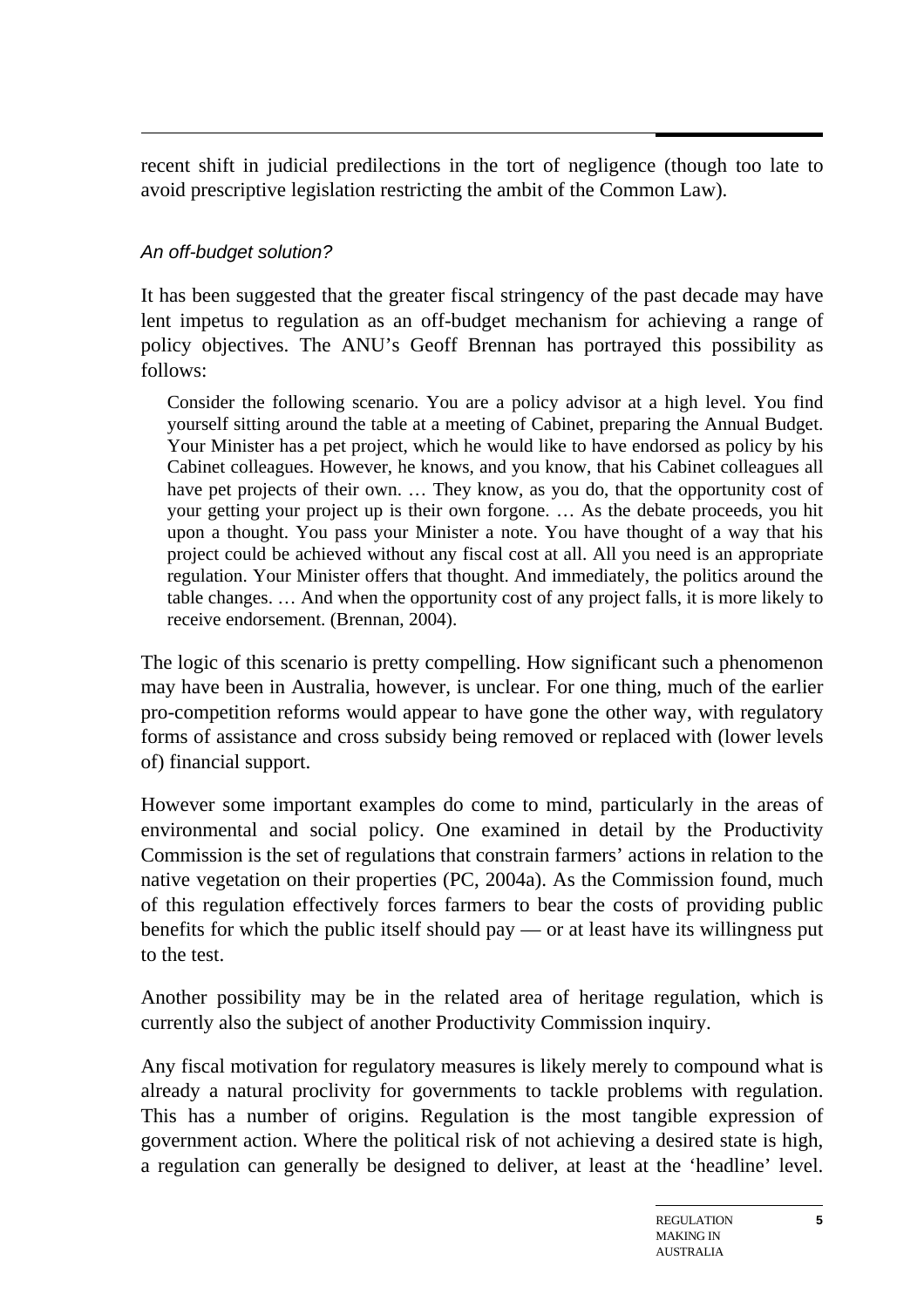And regulation is often simpler for officials to administer than the alternatives. A final motivation, related to the fiscal one, is that the costs of regulation are often diffuse and hard to identify.

#### *Regulation builds on itself*

Finally there is a tendency for regulation to build on itself, rather than be rationalised over time, as changing needs are identified and new regulations implemented. This is partly because regulations typically emanate from separate government silos, with each focused on the regulations for which it is responsible, without being aware of the cumulative impact on other regulations or their interaction. (At last count, there were some 60 regulatory bodies at the Commonwealth level. The State of Victoria appears to have 69 regulators focused on business alone – see VCEC, 2005.) But it may also reflect a natural tendency to focus on what's new, rather than reviewing measures already in place.

Perhaps the most celebrated example of regulatory accretion in Australia is the Income Tax Assessment Act, which as I have previously noted in more colourful terms, has grown to some 7000 pages from the paltry 120 pages that did the job when it was first introduced back in 1936 (Banks, 2003). Some of this growth no doubt reflects necessary additional detail, but it also illustrates the tendency for regulation to feed off itself as one measure invites an unanticipated response that requires a counter measure, and so on.

## **Rapid growth in regulation is the result**

The net result of all of these forces has been what appears to be exponential growth in the stock of regulation, including during the more recent period of deregulation and regulatory reform. (I say 'appears' because there is currently no comprehensive information on the amount of regulation in place.)

The BCA has observed that the rate of growth of legislative acts at the Commonwealth level, at around 10 per cent, is more than twice the growth rate of the economy. Perhaps more tellingly, the 55,000 pages of legislation passed in the 1990s — averaging 30 pages per Act — was double that for the preceding decade and triple that for the 1970s.

With respect to statutory rules and disallowable instruments (those subject to parliamentary scrutiny and veto) the most recent information available indicates that over 7000 such regulations were made in the five years to 2001-02. Beyond this is much regulatory activity that doesn't get seen by Parliament at all.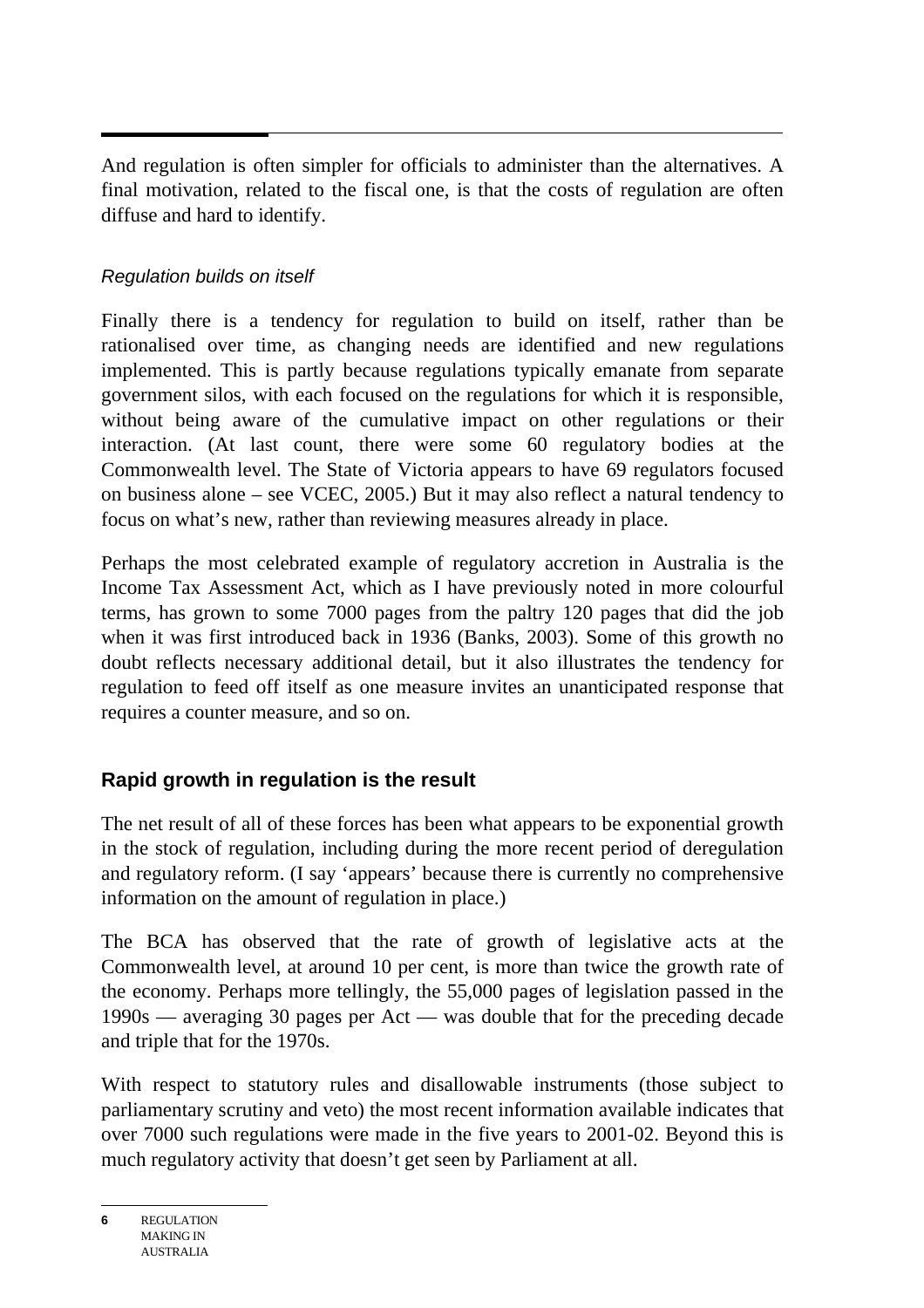As a rule of thumb, all of this could then be multiplied eight times to account for State and Territory regulations. For example, there were 1300 Acts and 650 principal statutory instruments in force in NSW at the beginning of this year. Some 115 Acts and 625 subordinate instruments were imposed in 2004 alone. And then of course there is the myriad of regulations at local government level across the country.

#### **The costs of regulation loom large**

Is all this additional regulation doing some good? No doubt much of it is. But at what cost? That question turns out to be even harder to get reliable information on than the stock of regulation itself.

For one thing, compliance cost information is not systematically collected by regulators or other official bodies, and industry surveys are plagued by methodological problems and potential response bias. Nevertheless, such information as is available is suggestive of major compliance burdens. A now dated study by Commission staff yielded an estimate of \$11 billion for 1994-95, 85 per cent of which was borne by small and medium-sized enterprises (Lattimore et al., 1998). A 1998 study by the OECD, with the assistance of the ACCI, estimated that taxation, employment and environmental regulations alone imposed some \$17 billion in direct compliance costs on SMEs (OECD, 2001). The Commonwealth's Small Business Deregulation Taskforce of 1996 found that the average small business owner spent 16 hours a week (almost half the standard working week for employees) on regulatory paperwork and other compliance activities.

While cold comfort for business, it should be said that Australian regulation is by no means the worst offender internationally. Indeed, a recent World Bank report has ranked this country fifth in the world for overall 'ease of doing business', although we don't do well in all areas (World Bank, 2005).

Compliance burdens are understandably important to business, but they are not the only source of regulatory cost. More damaging from a broader economic perspective can be the impacts on incentives for entrepreneurship and innovation, the distorting of decision-making away from the most productive avenues, or constraints on firm responsiveness to changing market conditions. In successive inquiries into a variety of areas of economic, social and environmental regulation over the years, the Productivity Commission has found such effects to be pervasive. Much regulation is poorly designed, involves unnecessary costs or unintended side-effects and, in some cases, does not even satisfactorily meet its primary objectives (Banks, 2003). In fact, among the hundreds of reviews the Commission has undertaken over the years, I think it's safe to say that we have never found an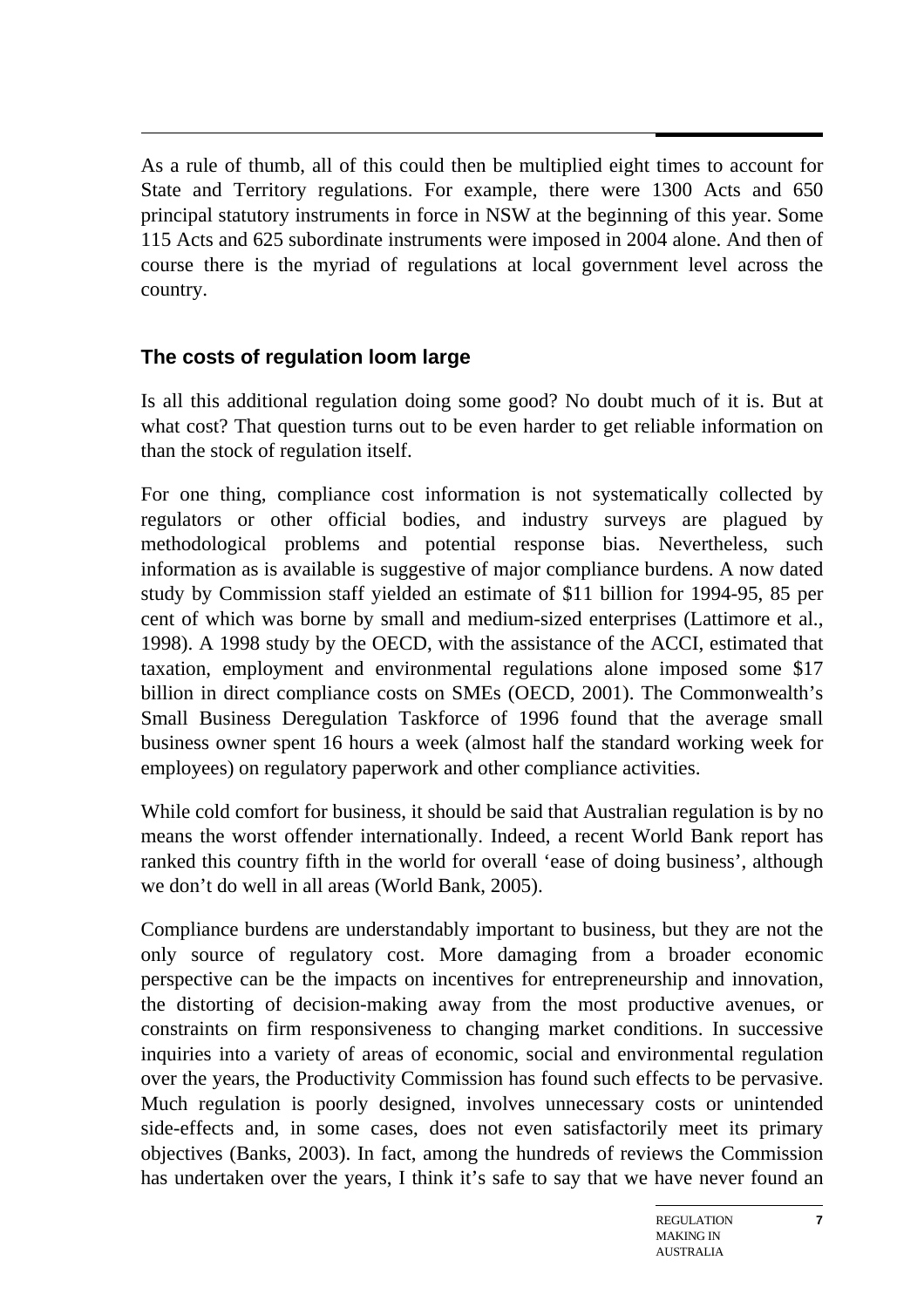area of regulation that could not be significantly improved. (Key findings from inquiries and other commissioned studies can be found in the Productivity Commission's Annual Reports, as well as on our website — www.pc.gov.au.)

That does not mean that most regulation could simply be dispensed with. Some form of regulation will in many cases be necessary to achieve policy objectives that benefit the community, including business. The challenge is to devise regulations that can achieve their objectives effectively, while minimising burdens on those regulated and any adverse side effects on others.

#### **There have been reforms to regulation-making**

With this in view, most OECD countries have now adopted some form of regulatory impact analysis in the pursuit of best practice process. It is designed to ensure that proposed regulation jumps a number of hurdles designed to determine whether it is likely to result in net benefits to the community – and to preclude it from being implemented if it does not. Regulation Impact Statement (RIS) requirements oblige policy makers to consult, and to work through a sequential process of articulating the problem, assessing a range of options, recommending the best option and explaining why other options are not as good.

#### **The 7 steps in a Regulation Impact Statement (RIS)**

The RIS documents seven key elements essential to good process in regulation-making. A concise account is required of:

- 1. the problem or circumstances which give rise to the need for policy action;
- 2. the desired objective(s);
- 3 the options (regulatory and non-regulatory) for achieving the desired objective(s);
- 4. an assessment of the costs and benefits of each option for consumers, business, government and the community;
- 5. a consultation statement (describing the process and feedback);
- 6. a recommended option; and
- 7. a strategy to implement and enforce and review the preferred option and review its operation.

*Source:* ORR 1998.

From the mid 1980s, Australian States began introducing regulatory impact analysis for subordinate or delegated legislation and, in 1995, all Australian jurisdictions, through the Council of Australian Governments (COAG), took the step of requiring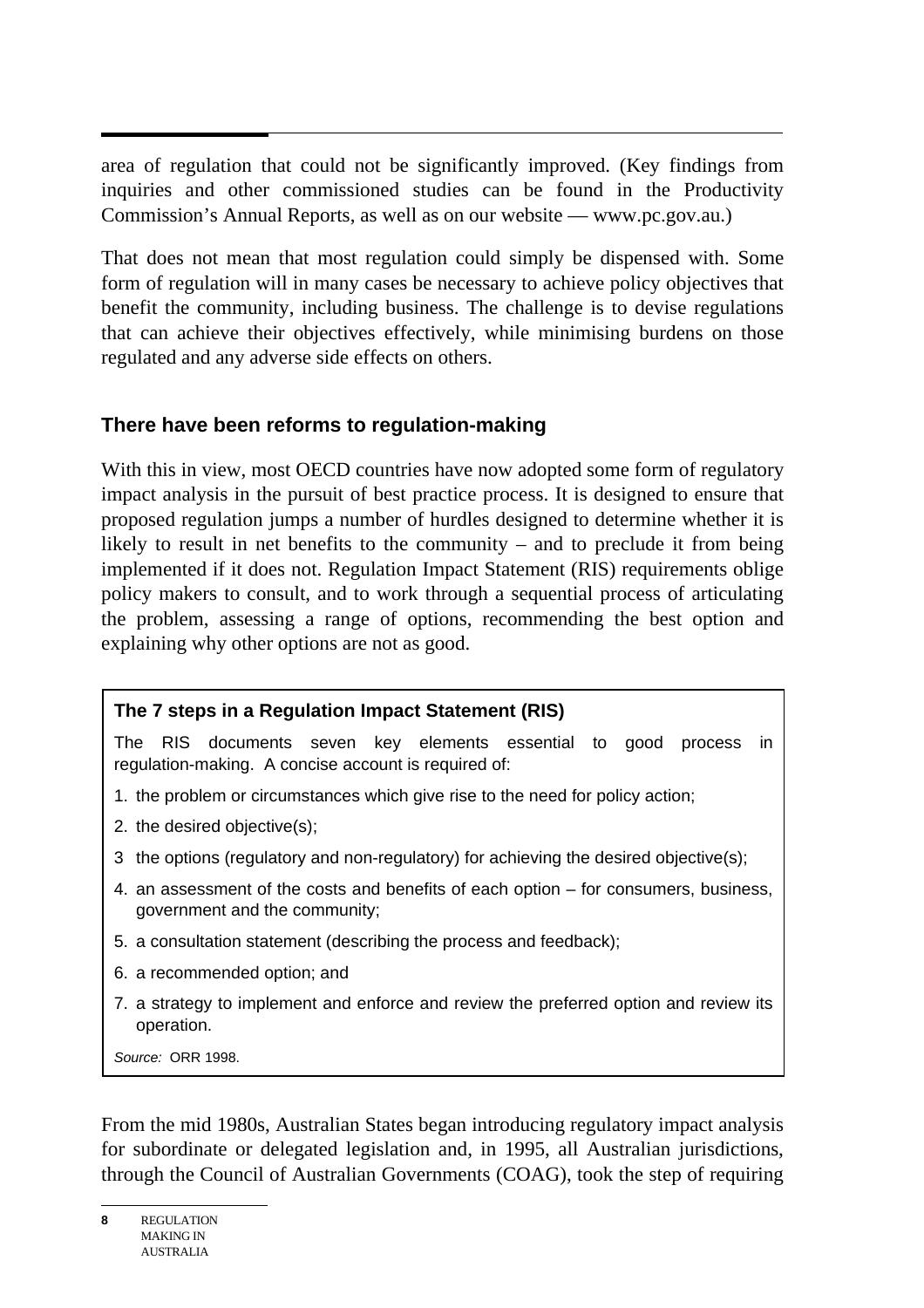proposals going to Ministerial Councils and national standard-setting bodies to be accompanied by regulation impact statements.

Of the Australian jurisdictions, the Commonwealth's quality control processes are arguably the most comprehensive. Since 1997, Commonwealth departments and agencies have been required under a Cabinet directive to prepare Regulation Impact Statements for regulation that affects business or inhibits competition. This includes primary as well as subordinate legislation, so-called 'quasi-regulation' and treaties. This calls for an economy-wide or community-wide perspective in identifying who benefits from the regulation, who incurs the costs and whether the regulation achieves its objectives without creating undue burdens.

A critical feature of this process is that Regulation Impact Statements are required to be presented to political decision makers in time to inform their decisions. The statements must also accompany bills and subordinate legislation into Parliament, enhancing the scope for informed political debate and public accountability.

The Office of Regulation Review (ORR), which is part of the Productivity Commission and shares its statutory independence, is the Australian Government's watchdog over this regulation development process. Departments and agencies are required to consult with the Office of Regulation Review from the outset in preparing Regulation Impact Statements, and the ORR must indicate to Cabinet whether RIS<sub>s</sub> are of an adequate standard. The ORR's role is (appropriately) confined to ensuring that good process is followed. It does not make an assessment of the best policy or regulatory approach. That is the policy maker's job.

#### **How is this system performing?**

It is now eight years since the present system was introduced. In that time, some 1400 items of legislation or regulation — one-tenth of the volume made known to us — were judged to have a potentially significant impact on business, necessitating the preparation of a RIS. The rate of compliance with the RIS requirements over this period has averaged 74 per cent, being lowest in the first (complete) year and highest (92 per cent) in the most recent year. Taking into account that the standards applied by the ORR for assessing RIS adequacy have been raised over this period, a significant improvement is discernible.

However the aggregate outcomes disguise some less satisfactory aspects. In particular, for much of this period, compliance has generally been markedly weaker for those regulatory proposals with the most significant impacts on business or the community. (See *Regulation and its Review*, various issues.) These have also tended to be among the politically most sensitive and urgent. In such cases, the Minister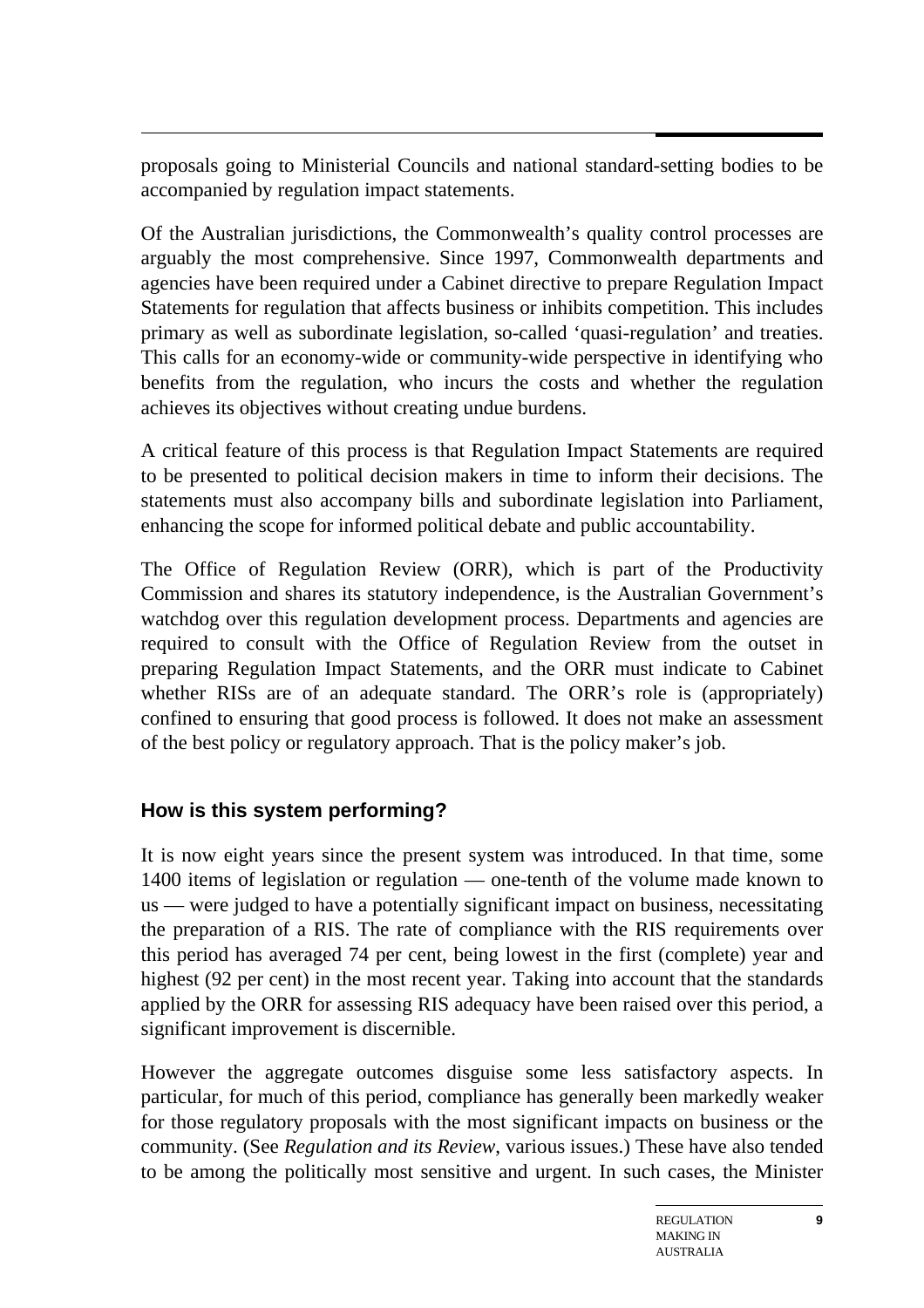concerned or his/her department head may wish to circumvent or pre-empt the RIS process. They may even get central agency support. However it is precisely in such circumstances, where governments are under most pressure to act, that good process is needed to ensure that the potential costs as well as benefits are given adequate consideration.

A second deficiency lurking behind the published aggregate compliance numbers is in the *timing* of RISs. In many cases, the RIS is prepared too late in the policy development process to be of any real assistance to decision makers. In those circumstances, it effectively becomes little more than an expost justification for a policy decision already taken, subverting its role.

When this happens, the telltale signs in the RIS tend to be inadequate consideration of alternative options, and lack of consultation, both of which are critical to good decision-making. (Needless to say, the ORR is likely to find such draft RISs inadequate. Some are then worked over to get them across the line, but the *process* remains deficient and the regulatory outcomes may reflect this.)

A more common deficiency is in the area of particular concern to small business; namely the assessment of compliance costs. In 2004, only 20 per cent of tabled RISs involved an attempt at quantifying compliance costs. Another 70 per cent gave some consideration to compliance cost implications, without seeking to measure them. In the remaining 10 per cent, compliance costs were not even considered. Given indicative estimates of the potential magnitude of compliance costs, this looms as a major deficiency in regulation-making in Australia — and an area where we are behind a number of other OECD countries.

#### **So** *is* **the system 'broke'?**

Clearly business has legitimate grievances with Australia's expanding regulatory morass and the processes responsible for it. That said, there have been significant improvements in those processes in recent years, which in my view have laid the foundation for much better regulatory outcomes in the future.

If each piece of regulation that was implemented had undergone rigorous testing and scrutiny to ensure not only that policy action was needed but that the regulation adopted was the best option, taking into account all the benefits and costs of the alternatives, it would be hard to complain. Yet that is precisely what the current arrangements are designed to do — at least for regulation that impacts on business. The problem is in the *delivery* and that is clearly where action needs to be directed. In other words, I don't believe the system is *broke*, but it could and should be made to work a lot better.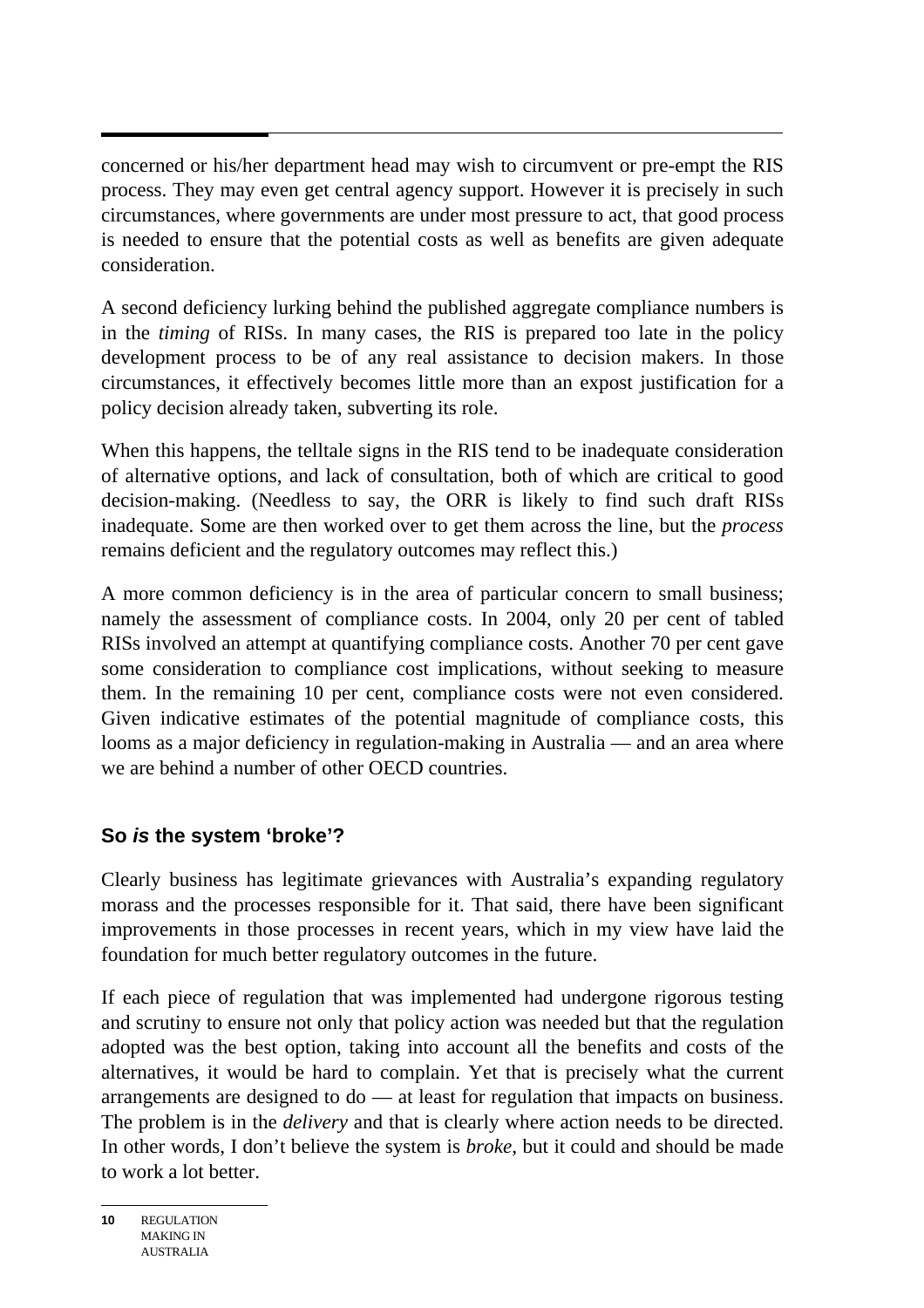$\overline{a}$ This is easier said than done. It will require further cultural and attitudinal changes within government which will take time and can really only be generated from the top down.

## **Stronger Ministerial oversight?**

From this perspective, the BCA's proposal for a Ministerial Task Force, based on arrangements in the UK, appears to have some merit. Comprising the Prime Minister and three or four Cabinet Ministers, the suggestion is that it would screen proposals for major business regulation before they got to Cabinet, and develop and oversee a broader agenda of regulatory reform.

This would represent a considerable scaling up of Ministerial oversight from the arrangements that have applied since 1997, whereby the Minister responsible for monitoring and encouraging compliance with good regulatory process has not been a member of Cabinet. It would provide a clear signal of government's commitment to good regulation and encourage all Ministers to ensure that agreed processes are followed. With this in mind, and to avoid duplicating the work of Cabinet itself in assessing policy proposals, one option would be for it to focus on significant regulatory proposals which have failed to produce an adequate RIS.

Currently there is no automatic sanction on non-compliance, other than delayed public exposure of the fact in *Regulation and its Review*. In some jurisdictions, gatekeeping arrangements preclude regulatory proposals from proceeding to Cabinet in the first place without an adequate RIS. This could be a useful adjunct to Ministerial oversight, or be instituted as a measure in its own right at the Federal level.

# **Strengthening 'best practice'**

Whether emanating from a separate Committee of Cabinet or not, it would also be helpful to have formal Cabinet support for a strengthening of the RIS requirements, particularly in relation to compliance costs and consultation.

Of its own accord, the ORR has been progressively raising the hurdles for RIS adequacy in these areas. Since July last year, regulators have been asked to quantify compliance costs or else provide a satisfactory explanation as to why this is not feasible. Cabinet endorsement of the need for greater quantification would give the ORR more licence to take a firmer line.

As noted, Australia compares relatively poorly in its attention to regulatory compliance costs. Claims that it is just too hard don't stack up too well against the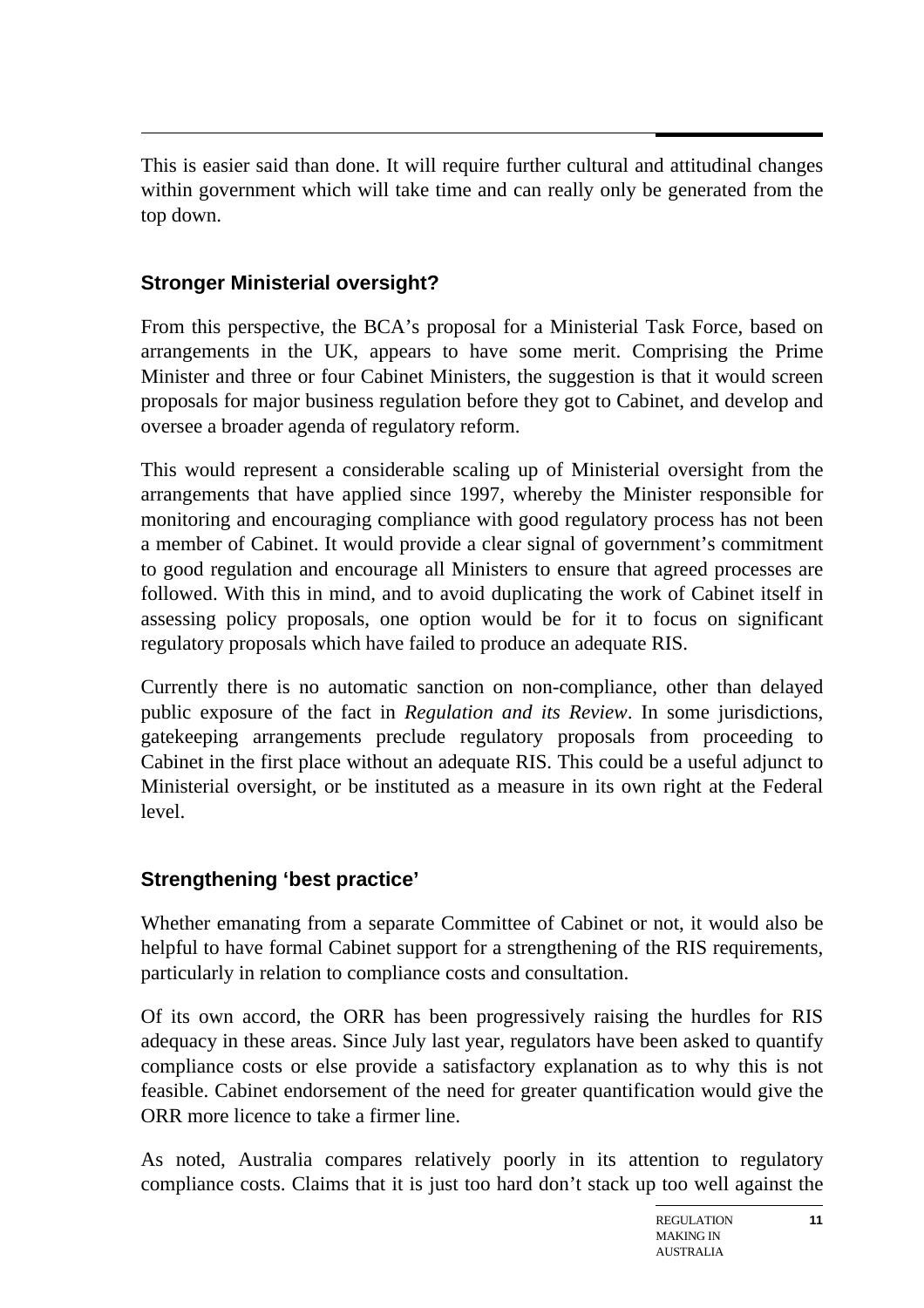systematic approaches now being adopted in other OECD countries. One that has attracted the attention of the BCA is the Standard Cost Model (SCM), which was developed in the Netherlands and is being introduced in several other countries, including the United Kingdom. It was conceived as a somewhat stylised model for measuring 'paperwork' burdens on business, as a basis for identifying problem areas and measuring success in simplification programs across the existing stock of regulation (BRTF, 2005). The methodology is not rocket science. It simply focuses on identifying time spent on various tasks and costing the hours for a 'representative' firm, and then aggregating the costs across all firms affected. This necessarily involves regulators talking to the managers of firms and is clearly not a costless exercise. However, if the sort of numbers coming out of the Netherlands are even approximately correct, they suggest a pretty worthwhile cost-benefit outcome.

That such innovations in assessing compliance burdens have originated in Europe is perhaps unsurprising, given the regulatory overload that has emanated from Brussels. It is clear that controlling this trans-national source of regulatory growth has become a major issue in several European countries. That said, the SCM could also usefully be studied here as one means of getting some base-line estimates of key compliance costs in the RIS process. Some such requirement seems necessary to overcome the practical problem that costs that are not identified and quantified have little bearing on decisions.

The failure of regulators to get an adequate appreciation of likely compliance costs is in part a reflection of wider consultation failures. While experience varies, in too many cases consultation is perfunctory and not adequately focused on options under consideration. Again, Australia lags behind other countries in this area. In recent years several OECD governments have released explicit policies on community consultation which provide stakeholders with a degree of certainty about how and when governments will engage in consultation. Such policies typically establish general principles and standards for consultation (including identification of circumstances where consultation need not occur); provide a framework for how consultations should be undertaken, and a capacity for the effectiveness of the consultation processes to be monitored and enhanced over time (PC, 2004c). At the very least, the COAG requirement for Ministerial Councils and national standard-setting bodies to release a draft RIS for consultation purposes needs to be adopted more widely by individual governments.

A further issue raised in the BCA report is whether RIS requirements should apply more widely at the Commonwealth level than just to regulation with a significant impact on business. As pointed out, this criterion results in only a fraction of regulatory proposals being covered (around 7-10 per cent). The BCA's proposal that preliminary RISs be required for regulatory proposals with *any* effect on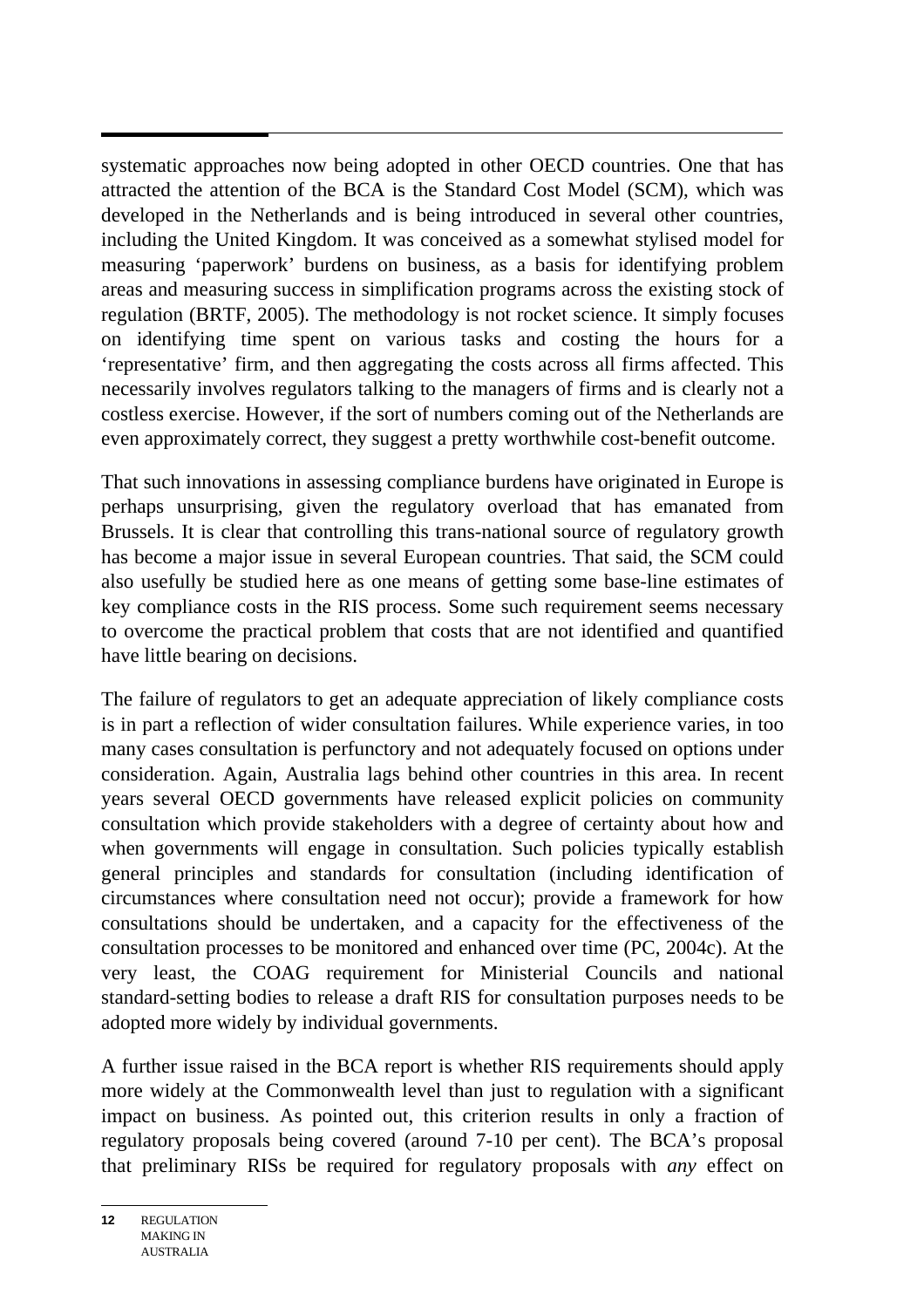$\overline{a}$ business could more than double this ratio. However it raises the question as to whether a small impact on business should be more deserving of scrutiny than a major impact on other sections of the community. In principle, good process in regulation-making should apply as widely as possible. This was recognised in the early versions of the Legislative Instruments Bill, recently enacted, which required the preparation for public comment of a RIS-type document ('Legislative Instrument Proposal') for all subordinate regulation. That requirement no longer applies, but perhaps deserves reconsideration.

A number of States and Territories have long had more embracing coverage of subordinate regulation, but poor coverage of primary legislation. Also as the NCC has pointed out, there is considerable scope to strengthen regulatory gatekeeping mechanisms at the State level, including through more independent and better resourced review units. Victoria has taken a lead from the Commonwealth in this respect, by moving its regulatory review function into a new independent statutory authority (the Victorian Competition and Efficiency Commission).

A final point under the 'best practice' heading relates to the actual administration of regulation. Small business, in particular, has long complained about difficulties in accessing information about regulatory requirements, delays in processing approvals, excessive information requirements and inconsistencies decision-making, all of which can raise costs and inhibit activity. Regulators, being human, may also develop their own attitudes and agendas, and in most cases face incentives to be risk averse (strict) in their enforcement activities. Such issues have recently come to the fore in relation to the dampening impact of regulation on infrastructure investment. For these reasons, it is important that regulations do not give more discretion to regulators than is necessary for them to perform their duties, and that they contain adequate guidance for the exercise of such discretion. Beyond this, the notion of developing some generic 'good practice' principles for the governance, conduct and operation of regulatory bodies would appear to have merit.

## **A Business Regulation Advisory Council?**

The BCA has argued that the Government should go further and establish a Business Regulation Advisory Council, drawing again on UK experience. A similar body, comprising business, union and community representatives, existed for a short time towards the end of the Keating Government. Its main purpose was to advise on the coverage of the Commonwealth's program of legislation review under the NCP.

The BCA proposes a much wider charter for its new Council, including not only advising on priorities for regulatory reform, but also coordinating consultation on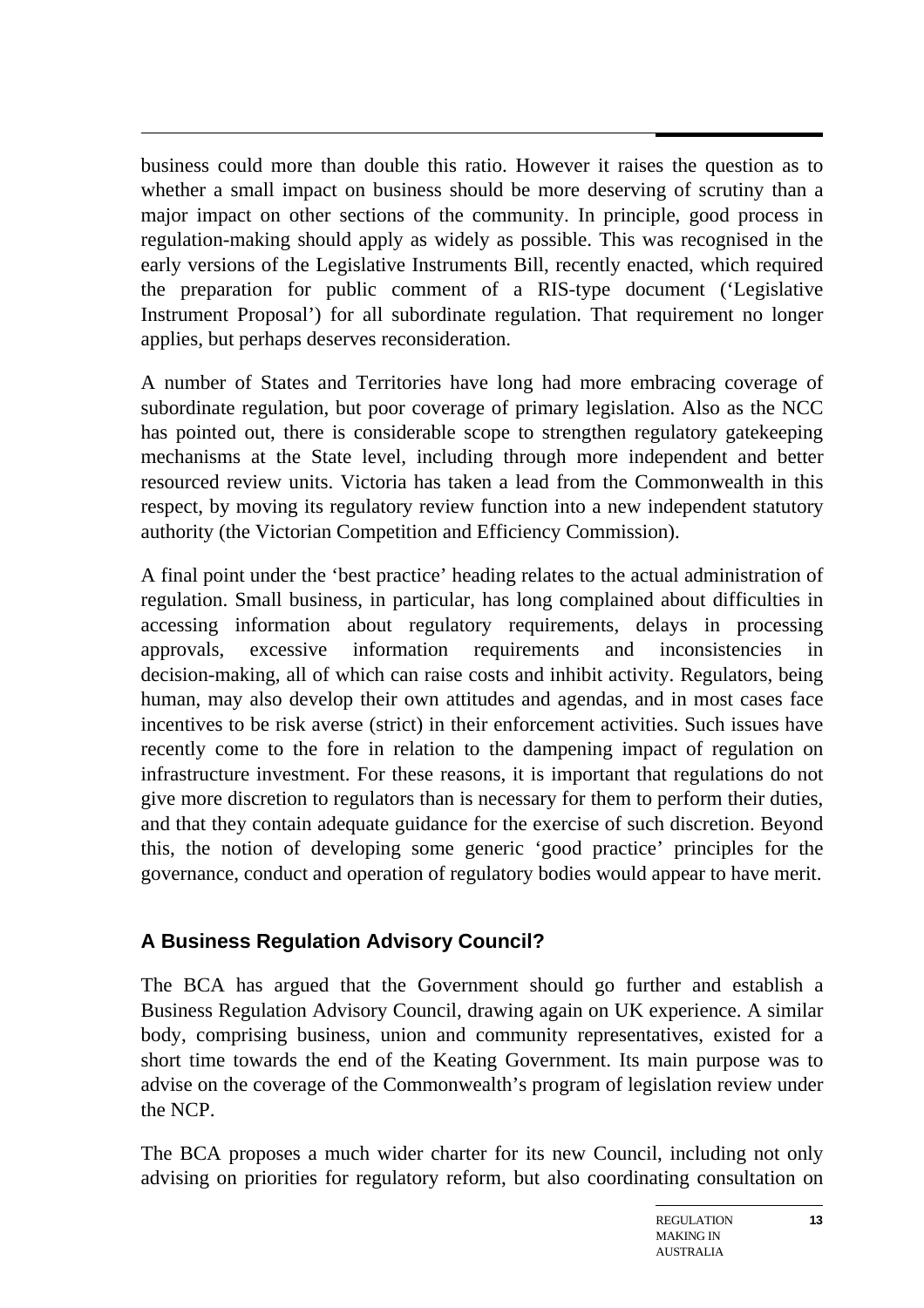regulatory proposals, reporting on the adequacy and quality of existing regulation, coordinating reviews of regulation and recommending changes. It would have a full time Chairman, appointees from business and other groups, and a standing secretariat with a research capability.

The challenge for government in evaluating this proposal is to determine where such a body could best complement (rather than intrude into) the policy development responsibilities of government itself. This is not straight forward and the BCA's treatment is brief. It would also require a better understanding of the UK system than I have been able to obtain. However, at face value, the main strengths of any such body are likely to be in enabling government to tap the experience of its members so as to assist it in understanding how regulation is perceived to be working, to identify emerging problems and determine possible targets for reform.

In terms of the need to improve consultation, it is unlikely to be a substitute for regulators working directly with relevant stakeholders. Similarly, while it is suggested that such a body could enable the rationalisation of other high level advisory bodies, like the Financial Sector Advisory Council, this might lead to a loss of concentrated expertise in important specific areas of regulation.

Depending on the extent to which the proposed Council was open to representation from outside business (consumer, environmental, etc.) it could have difficulty in reaching consensus on some regulatory issues. (This was an emerging issue with the previous council.) On the other hand, if it were predominantly a business group, its advocacy on regulation may not always accord with wider community interests.

Depending on its remit, the resource needs of the Council could also be significant. The suggestion that the ORR might be drafted to act as secretariat wouldn't overcome this, as that body is already fully engaged. Also the independence of the ORR from the policy arms of government in its regulatory review function is a keystone of the Australian Government system and is supported by the BCA. It is also a feature endorsed by the OECD and, as noted, the National Competition Council. That independence could potentially be compromised if it were also obliged to work for a body external to government, with its own agenda. (The UK equivalent to the ORR, which apparently does act as secretariat to that country's advisory council, is located within the government's Cabinet Office and arguably already lacks independence.)

In short, the value that a single high-level advisory body on regulation could add to more specialised consultative bodies or forums is not clearly established, particularly if the latter could be strengthened or extended.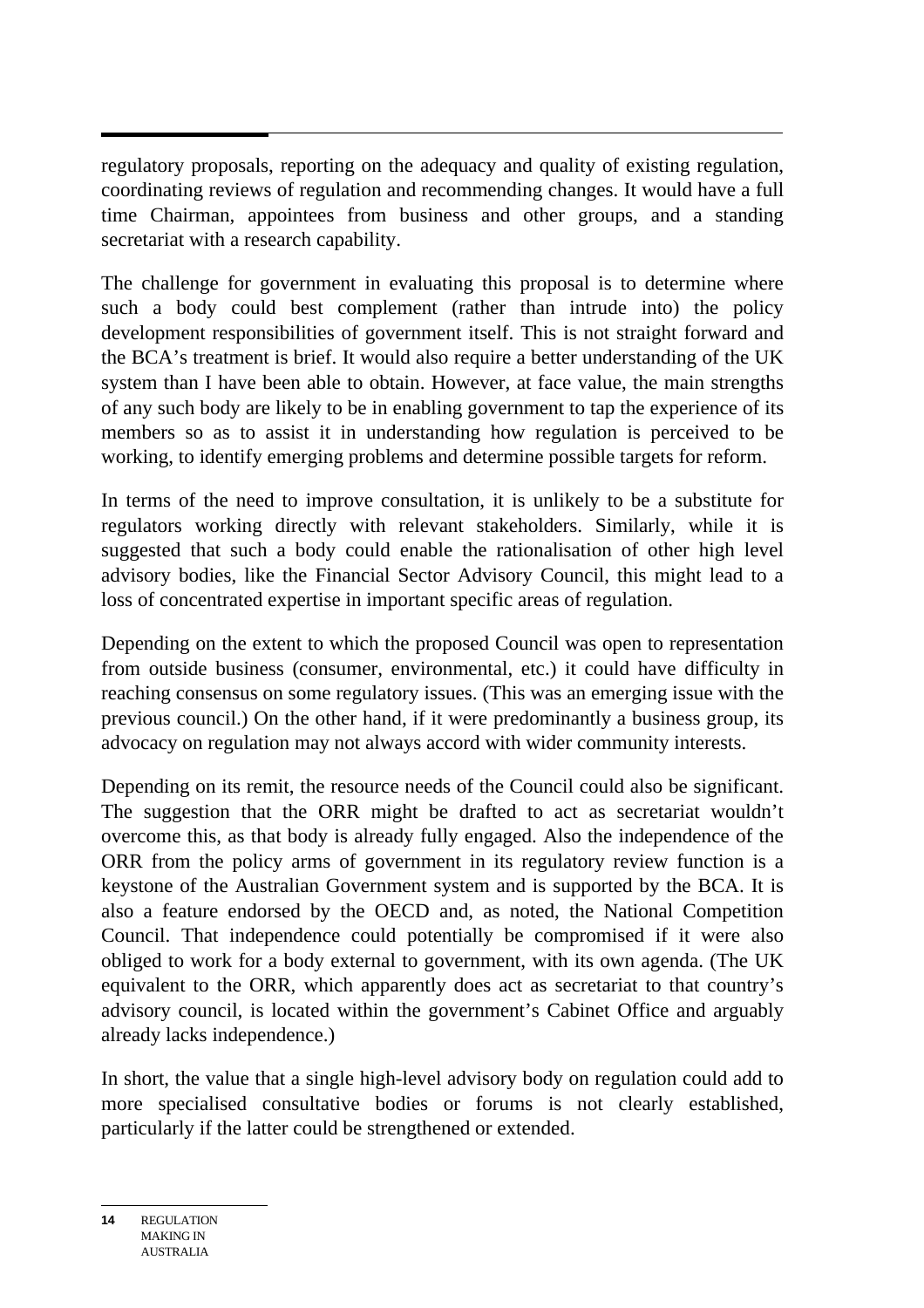## **Rationalising the 'stock'**

Much of the poor regulation in place got there, at least in part, because of past deficiencies in regulatory process. Improvements in regulation-making should reduce this problem going forward, but may not do much to improve the existing stock of regulation. That will require further actions. The BCA saw its Advisory Council assisting the government to identify priorities, which as noted, was the principal function of the previous Council.

A basic obstacle to such a review at the Commonwealth level has been the lack of consolidated information on the stock of regulation. That will be largely remedied under the Legislative Instruments Act, which requires all subordinate regulation to be placed on a common register. (This has remained intact as a central feature of the legislation throughout its ten year gestation.)

The new Act also requires regulation to contain sunset provisions, whereby each regulation would automatically lapse after 10 years and would need to be re-made. This has been a feature of some state regulation for a while and has proven a useful mechanism for periodically re-evaluating the need for regulation in its existing form. Such an approach would be less appropriate for much primary legislation, but a requirement for all new legislation to be periodically *reviewed* would be a step forward. Where such reviews have been built into past legislation, such as under the NCP, they have generally revealed a need for significant changes.

A possible device for using new regulatory proposals to help rationalise the stock of existing regulation could involve some variation on the 'one-in-one-out' rule that has recently been proposed in the UK (BRTF, 2005). This could involve a requirement for any new regulatory proposal to give explicit consideration to possible reductions or amendments to existing regulation, to inhibit the 'stacks-onthe-mill syndrome' referred to earlier.

An important avenue for improving regulation in Australia has been the many *ad hoc* reviews of specific policy areas that have taken place over the years, often in response to perceived problems or changes in circumstances. The Productivity Commission itself has been involved in many of these. Examples from our current work program include reviews of health workforce issues, consumer product safety, heritage, and regulatory issues in the areas of energy efficiency and access to new medical technology. What such reviews demonstrate, apart from the scope to do things better, is the significant time and resources required for effective policy development in such complex areas.

Beyond such selective approaches to improving the regulatory stock, and with the completion of the existing review of anti-competitive legislation under the NCP,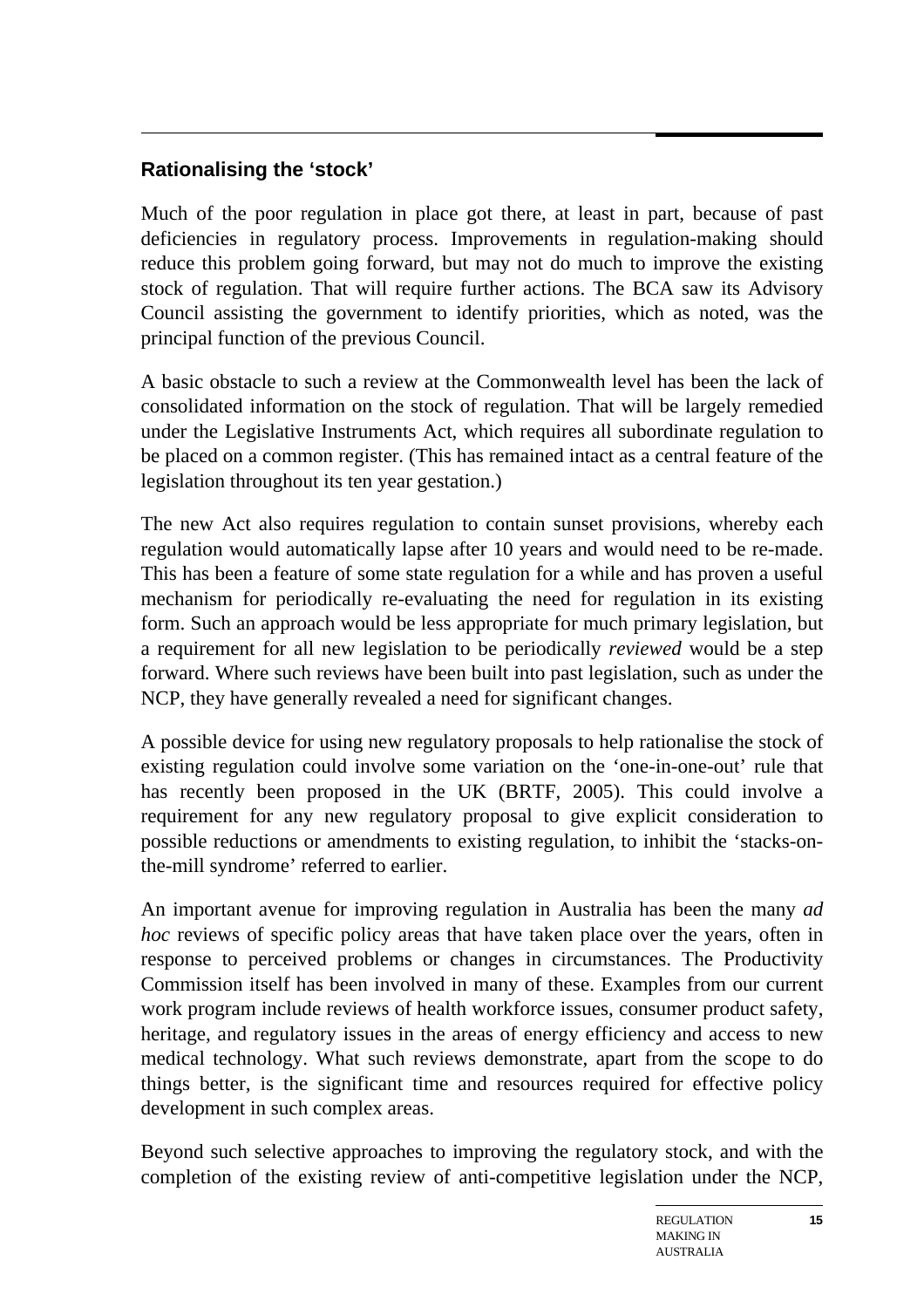consideration needs to be given to implementing more systematic reviews. The Commission has proposed that unfinished business from the NCP reviews should be one basis for further review (PC, 2005). Dutch and UK initiatives have focused on reducing paperwork burdens and this would also seem worthy of study. As noted, a key feature of their approach is the development of a benchmark, the Standard Cost Model, for assessing progress in meeting targets. The absence of such a comparator was an obvious failing in the Australian Government's earlier campaign to reduce red tape by 50 per cent, as part of the 'More Time for Business' strategy.

Australia's successful experience with the NCP Legislative Review Program could also provide a possible model for a review targeting areas of significant compliance cost, using a similar decision rule; namely, that such regulations can be retained only if it can be demonstrated that the benefits exceed the costs, and that no alternative measure could do the job at lower cost.

Finally, consideration of rationalising the stock of regulation leads naturally to the question of the stock of regulat*ors*. On the basis of available information for the Commonwealth and some States, it is likely that Australia has at least five or six hundred regulatory bodies. To put this in perspective, I am advised that the United Kingdom has just 31, and currently intends to consolidate them to nine. As noted previously, the greater the number of regulators, the greater the potential for regulatory inflation and discoordination. In the area of energy regulation, Australia has recently moved to a single regulator. This doesn't mean that such centralization would necessarily be desirable elsewhere. But I would be surprised if some further beneficial consolidation at the state, federal or national levels was not possible, and this could prove a fruitful subject for review.

#### **In conclusion**

Notwithstanding the contemporary adage, in my view regulation-making in Australia ain't broke, but it *does* need fixing. Past reforms have laid the foundations for the good process on which good regulatory outcomes depend. Notable among these are the requirements for regulation impact statements and the independent monitoring of compliance. After a shaky start, we have seen steady improvements in compliance with these requirements over the past few years. However, much of this remains on the surface. What is needed is a deeper recognition within government of the value of good process itself, which the RIS 'paperwork' simply records. That will require more fundamental cultural change, which can really only be inculcated from the top down. Fortunately, there is no shortage of suggestions from business and elsewhere as to how this might be implemented! It is now up to governments to respond to the challenge.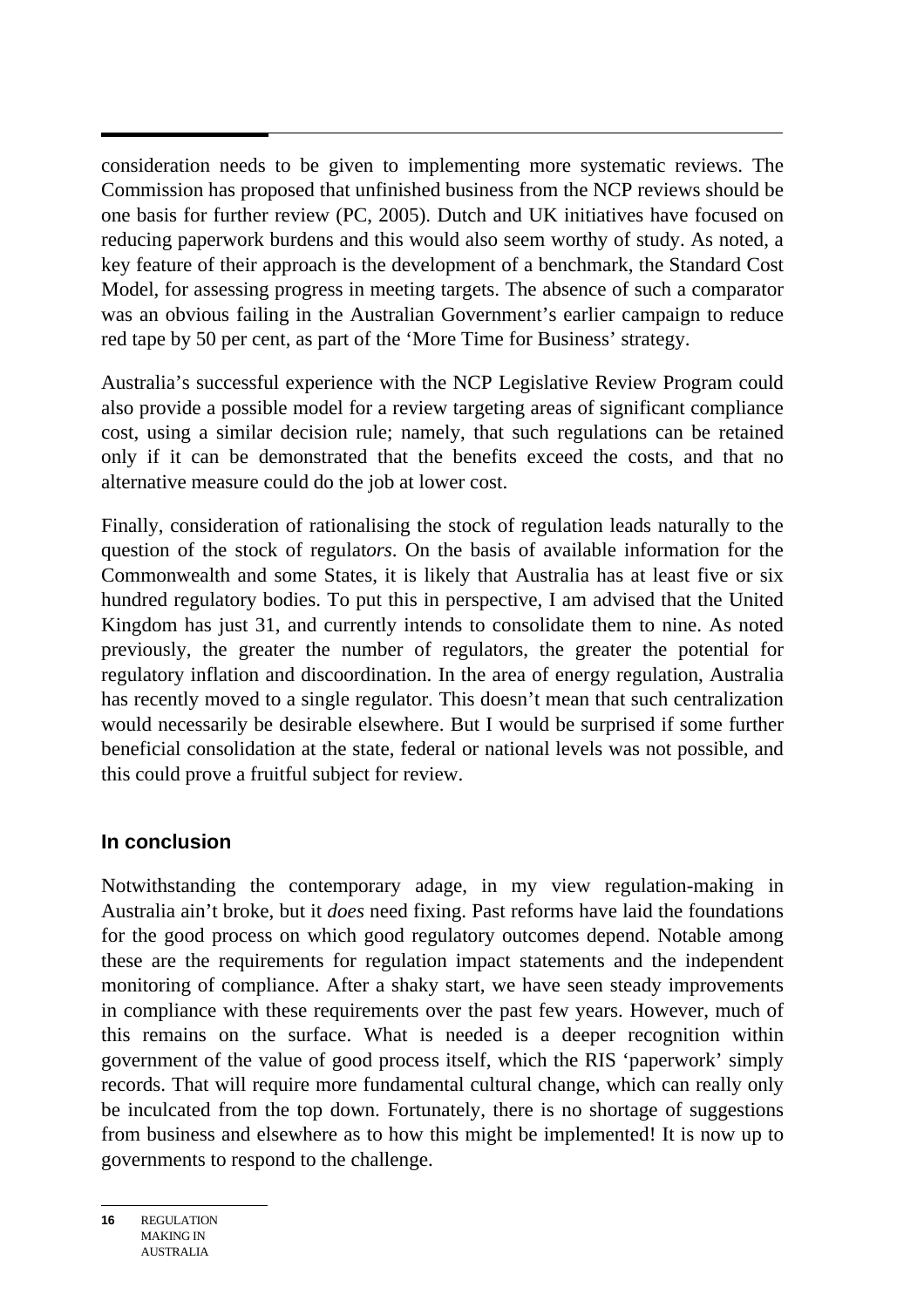#### $\overline{a}$ **References**

- AIG (Australian Industry Group) 2004, *Compliance Costs Time and Money*, Sydney, November.
- Banks, G. 2003, 'The good, the bad and the ugly: economic perspectives on regulation in Australia', Paper presented to the Conference of Economists, Business Symposium, Hyatt Hotel, Canberra, 2 October, Productivity Commission, Canberra.
- ––––– 2005, 'Structural Reform Australian-style: lessons for others?', Presentation to the IMF/World Bank (Washington DC, 26-27 May 2005) and OECD (Paris, 31 May 2005), Productivity Commission, Canberra, May.
- Blair, T. (UK Prime Minister) 2005, 'Common sense culture not compensation culture', Speech delivered at the Institute of Public Policy Research, University College, London, 26 May.
- Brennan, G. 2004, 'The Political Economy of Regulation: A Prolegomenon' in G. Eusepi and F. Schneider (eds) 2004, *Changing Institutions in the European Union: A Public Choice Perspective*, Edward Elgar Publishing, Cheltenham, pp. 72-94.
- BRTF (Better Regulation Task Force) 2005, 'Regulation Less is More: reducing burdens, improving outcomes', *A BRTF report to the Prime Minister*, London, March.
- BCA (Business Council of Australia) 2005, *Business Regulation Action Plan for Future Prosperity*, Melbourne, May.
- Conway, P., V. Janod and G. Nicoletti 2005, 'Product market regulation in OECD countries: 1998 to 2003', *OECD Economics Department Working Paper No. 419*, April.
- Davidson, A. and L. Elliston 2005, 'Regulation and Farm Viability', *Australian Commodities*, 12(1), March, pp. 200-207.
- Lattimore, R, A. Madge, B. Martin and J. Mills 1998, *Design Principles for Small Business Programs and Regulations*, Productivity Commission Staff Research Paper, AusInfo, Canberra.
- OECD (Organisation for Economic Co-operation and Development) 2001, *Businesses' Views on Red Tape: Administrative and Regulatory Burdens on Small and Medium-Sized Enterprises*, OECD, Paris.
- —— 2004, *Economic Survey: Australia*, OECD, Paris.
- ORR (Office of Regulation Review) 1998, *A Guide to Regulation*, 2<sup>nd</sup> edn., AusInfo, Canberra.